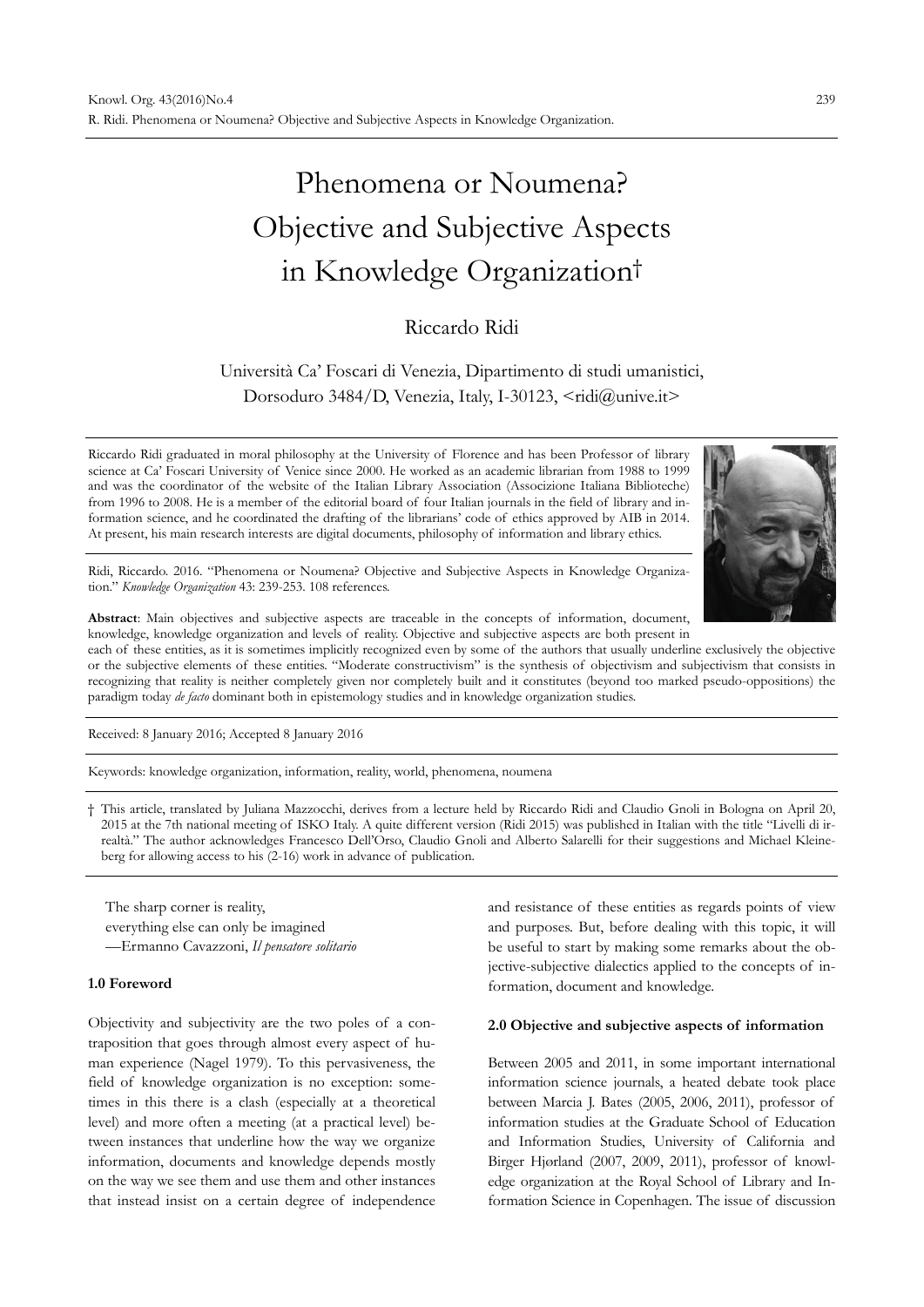was the concept of information. For Bates (2005), all "patterns of organization of matter and energy," that is to say any disposition, sequence or configuration (even accidental) of physical elements (such as the arrangement of pebbles on a beach or of ink on a page), could already be considered relevant to that concept. Hjørland, on the contrary, underlined that it was meaningless to consider as proper information what (remaining at the mere physical level) cannot inform about anything until there is not a biological organism able to be informed or to acquire some form of knowledge by examining the patterns at issue.

This conflict, however, can probably be overcome by those unitary approaches (Hofkirchner 2010; Gnoli and Ridi 2014) to the various meanings of the term "information" that prefer to call data, configurations, information atoms or potential information the exclusively syntactic information represented by the patterns and to name, instead, contextualized data, significant data or actual information, the semantic information that emerges when patterns enter into relations with an organism, placing them in a reciprocal dialectic relation (Ridi 2010, 3-6). After all, using the words of Hjørland (2007, 1449) (who, in turn, refers to the so classical as ambiguous definition of information by Bateson (1972, 271-2, 315) "as a difference which makes a difference"), the objectivistic approach, according to which "any difference is information," and the subjectivistic one, according to which "information is a difference that makes a difference (for somebody or for something or from a point of view)," can more plausibly be seen as two successive stages of the same process, both logical and chronological, rather than in a relationship of mutual negation.

On the other hand, Bates (2015) herself recognizes that "information exists both subjectively and objectively," that her work (2011, 2038) "contains ideas that mostly complement, rather than conflict with, those of Hjørland" and that (Bates 2005) "animals perceive data, not information," so much as to place information intended as "patterns of organization of matter and energy" at the basis of a pyramid of the various meanings of the term "information" taken from Goonatilake (1991), which also includes the following steps (Bates 2006): semantically richer, of genetic, neural-cultural and exosomatic information. And Hjørland himself, although he gives the utmost importance to the subjective aspects and to the social context of information, certainly does not assert that information is created *ex nihilo* from each organism in a totally inner and autonomous way (or, we might almost say, oneiric or hallucinatory). In fact, in his many works (among which Hjørland and Albrechtsen 1995; Hjørland and Hartel 2003; Hjørland 2010) dedicated to the various knowledge domains into which the human society is divided, he has theorized a structuring of information not only in an epistemological and in a sociological dimension, but also in an equally important, ontological dimension, that concerns the objectivity of known phenomena as well as of the documents about them. And he even published an article in favour of the "Arguments for Philosophical Realism in Library and Information Science*"* in which he recommends (2004, 499) "not [to] confuse reality with users' beliefs or preferences."

# **3.0 Objective and subjective aspects of documents**

As the discussion between Bates and Hjørland was used to exemplify the wider debate between the supporters of objectivity and subjectivity of information, so the discussion published in 2012 in the Italian electronic journal *Bibliotime* can help to synthesize the analogous contraposition traceable in literature about the nature of the material objects that contain or convey information, that is to say documents. On that occasion, Claudio Gnoli (Pavia University), Paola Rescigno (Bologna University), Riccardo Ridi (Ca' Foscari University, Venezia) and Alberto Salarelli (Parma University), starting from the various definitions of the term "document" collected and commented by Buckland (1997), wondered whether the fact that a given physical object is legitimately considered a document depends (exclusively or predominantly) on some of its objective characteristics (such as the fact that it contains DNA or alphabetic signs) or on some social decisions (such as the fact that a human being decided to use it to distribute information or that a museum decided to accept it in its collections) or on the subjective capacity of single individuals to extract from it information that was recorded also unintentionally (as it can happen to those who examine a fossil or a crime scene).

Answering these questions, each of the participants in the debate underlined the prevailing aspects found sometimes to be underestimated, remembering for example how only the objects especially created or modified by human beings for information or communication purposes are proper (Gnoli 2012a) "native documents," how the (Rescigno 2012) "constitutive power of places" deputed to the selection, conservation, organization and fruition of documents (archives, libraries, museums) plays an important role in their definition and identification, how (Salarelli 2012) "first of all the individual dimension has to be taken into account in the interpretation of the objects that populate the world" and how it is possible to distinguish (Ridi 2012) between intentional documents and unintentional documents, categories that are, however, separate only by a socially and individually malleable boundary and therefore mobile. Yet, none of the participants went so far as to deny resolutely the relevance of at least some objective, subjective or social aspects in the individuation of docu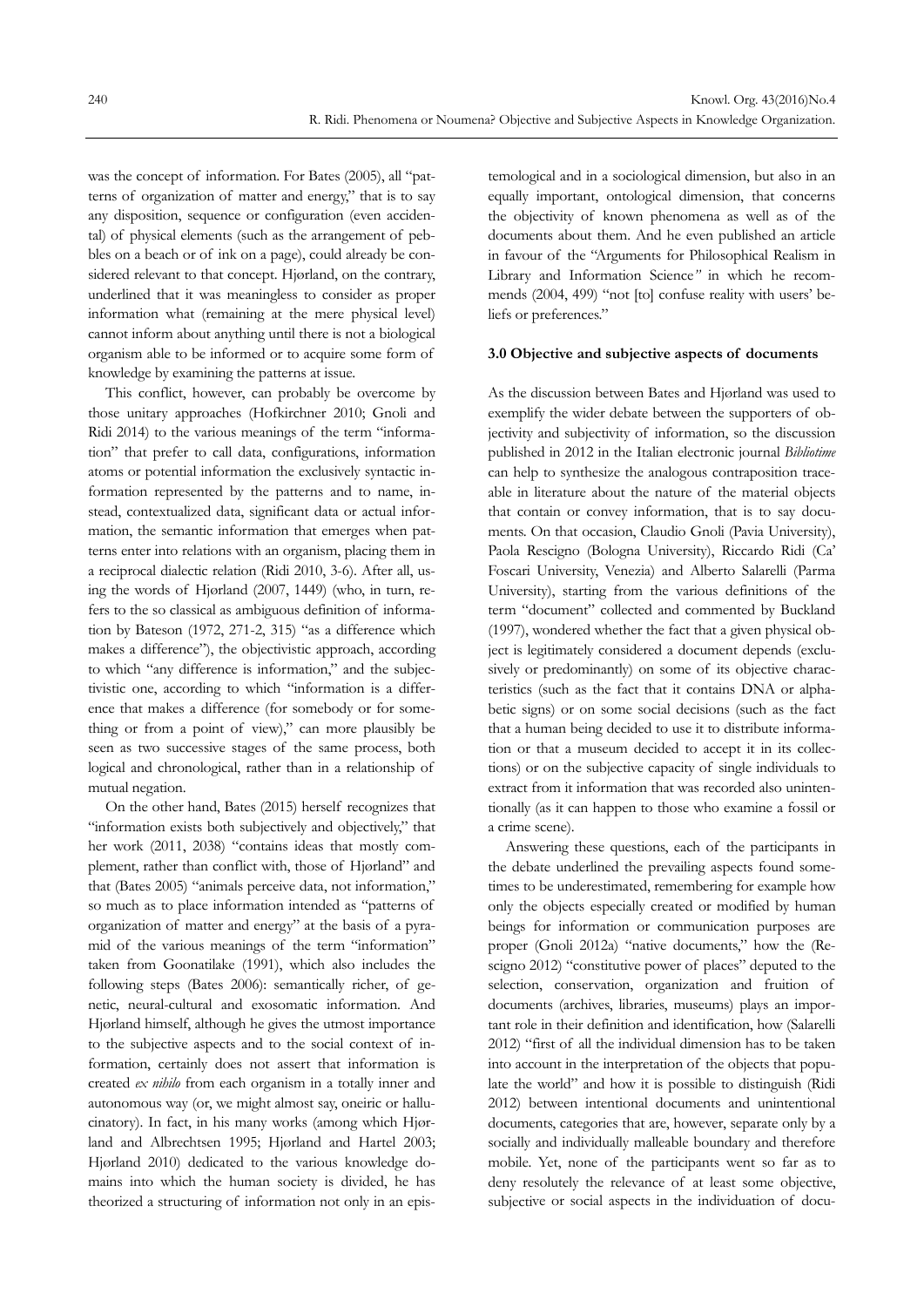ments. And reading that discussion again today, we can observe how it revealed that, paradoxically, the most unquestionably objective documents, produced by nature long before humans inhabited the Earth (like the seasonal growth rings of trees and DNA), are often acknowledged as such only after individual or social discoveries. We can also observe that, equally paradoxically, the documents that have been universally considered as such since longer and to a greater extent and that are therefore included in the collections of archives, libraries and museums, are instead unquestionably native and intentional documents created by humans (and therefore in some way subjective) like books and paintings.

Lastly, we can see how the same logical (and sometimes also chronological) gradation, detectable between syntactic information (i.e., data) and semantic information (i.e., knowledge), can also be found in documents. Any physical object is potentially (i.e., philosophically), a document (Ridi 2010, 10-14), provided that it includes or is included in a pattern that marks "a difference," but it really becomes a document (that is that it begins to be treated as such) only when somebody or something recognizes the pattern and therefore uses the object itself as a document, as actually, i.e, pragmatically, informative.

# **4.0 New realism**

Much more extended (both chronologically and for the number of authors involved and the overall cultural impact) among the debates on the objective and subjective aspects of information and of documents is the discussion about the same aspects relating to human knowledge, which can be dated back at least to the presocratic Greek philosophers and that counts among its characters figures like Plato, Aristotle, Descartes, Spinoza, Locke, Hume, Kant and Wittgenstein, just to mention a few names of the Western tradition. Therefore, it is inevitable to be even more selective, simply summarizing those discussions through a few texts.

In this case, too, it might be useful to start from a very recent debate (Santarcangelo and Scarpa 2015), initiated in 2011 by Maurizio Ferraris, professor of theoretical philosophy at the Torino University, who fulfilled a process of progressive distancing from his subjectivistic juvenile positions to arrive at a more objectivistic position coining the effective label of "new realism," which, since then, he has been propagandizing in many publications (including De Caro and Ferraris 2012; Ferraris 2012). The fundamental thesis of new realism is that after decades of predominance on the international philosophical scene of theories about human knowledge that underline its uncertainty, its relativity and the unavoidable constructive elements introduced in it from the point of view of the knowing subject (variously articulated and denominated by a number of authors too large to be cited here such as postmodernism, constructivism, constructionism, contextualism, perspectivism, relativism, skepticism, pragmatism, logocentrism, panlinguism, panculturalism, deconstructionism, poststructuralism, antirealism, irrealism, weak thought or transcendentalism, the latter not to be confused with the homonymous nineteenth-century American literary movement of which Ralph Waldo Emerson and Henry David Thoreau were among the leading figures), the time has come to underline that an objective "unamendable" reality exists (Ferraris 2009, 86-88; Ferraris 2012, 34-37), which is independent from our points of view and resistant to our interpretations, the characteristics of which are perhaps not easy to identify and to describe exactly, but with which we must inevitably come to terms. In other words, after a long period with a predominance of epistemology, gnoseology and hermeneutics (which are the names with which, with nuances related to countries, languages and schools of thought, the subdisciplines of philosophy that deal with how and whether it is possible to know the world are called) now metaphysics and ontology should be reevaluated, which are instead philosophical subdisciplines that deal with how and whether the world exists and is structured (Ferraris 2009, 57-84 and 317-318; Ferraris 2012, 31- 33). In other words (Nietzsche 1887): "there are no facts, only interpretations," that for Ferraris (2009, 70-78; 2012, 2) constitute the fundamental thesis of the opposite front to new realism, one should reply by highlighting (Ferraris 2009, 81) "the extremely broad spheres of reality that are independent of theories and of cultural conditioning."

Nevertheless, according to various authors, not at all impressed by Ferrari's realistic conversion (Veca 2012; D'Agostini 2013; Di Cesare et al. 2013; Totaro 2014), his arguments are substantially based on the the straw-man rhetorical device, consisting of inventing a caricature of the opponent that is easier to refute, and his own positions are still largely imbued with the constructivism that he claims to have repudiated and that he wants to fight. As D'Agostini (2013, 65) asks:

Which "realism" is a realism that is defined in opposition to a non-existent antirealism, never claimed by anyone? ... And why on earth would the half constructivisim (not everything is construction, not everything is interpretation) be "realism:" a very reasonable position, but epistemological and not metaphysical, and all in all already known to anyone?

#### **5.0 Solipsism**

As for the first critique made against Ferrari, perhaps no one in the entire history of Western philosophy, and, in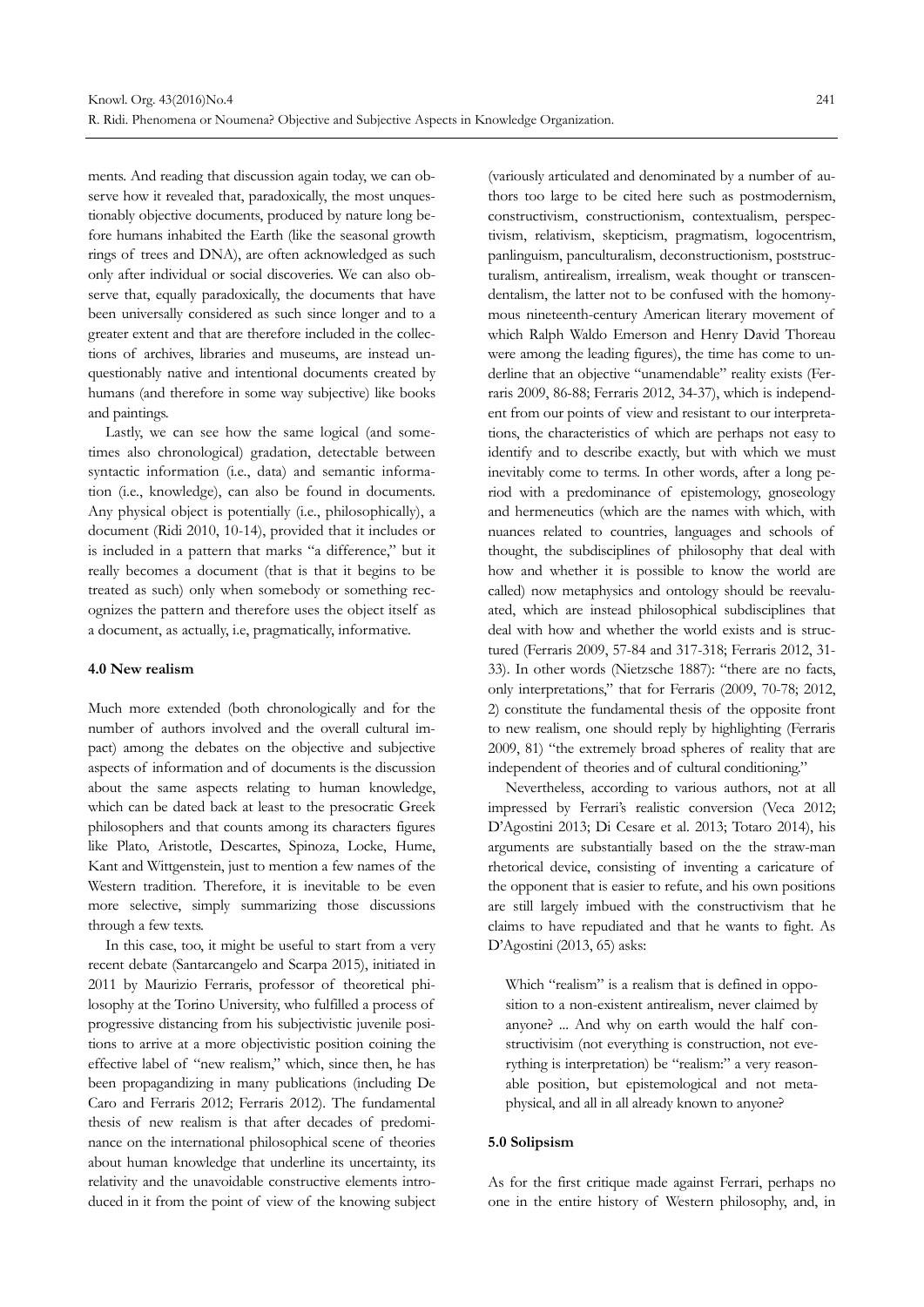any case, surely not in the last half century, has ever gone so far as to deny that something independent of our mental schemes exists. Solipsism, that is the hypothesis that the world is only a sort of hallucination of the knowing subject, is a skeptical theory considered by many philosophers (including Descartes, Fichte, Schopenhauer, Husserl, Wittgenstein, Russell and Sartre), but only to reject it, although considering it at times theoretically unassailable from a strictly logical point of view (Thornton 2004; Mazzantini and Sacchi 2011; D'Agostini 2013, 131-137). Strictly speaking, not even the idealist George Berkeley (1685-1753), often mistakenly considered the champion of solipsistic irrealism, believed that his motto *esse est percipi* (to be is to be perceived) involved the hallucinatory (or completely creative) character of human knowledge thanks to the divine guarantee of its compliance with an external reality that coincides with the ideas present in God's mind (Downing 2011). Also, the anarchist epistemologist Paul Karl Feyerabend (1924-1994) considered one of the most radical constructivists of the twentieth century, admits that (1999, 224) "our entire universe … is an artifact constructed by generations of scientist-artisans from a party yielding, partly resisting material of unknown properties." Not even the nineteenth century German idealism of Fichte, Schelling and Hegel can be considered a form of irrealism or antirealism (Sedgwick 2000), because of its strong objectivistic component and of its acute awareness of the limits of the empirical human knowledge. Even the nihilistic thesis of Gorgias (485 AC - 375 AC) that "nothing exists" (arrived, moreover, only through later testimonies) has been discussed (Migliori 1973, 157-202; Reale 2004, 71-82; Bonazzi 2010, 39-50) for at least a century whether it is to be taken literally or is, rather, a confutation or a parody of Parmenides's thought. Not even the illusoriness of the empirical world typical of Eastern philosophies such as Buddhism, Hinduism and Taoism (Capra 1975, 130-131; Feyerabend 1999, 10-12) prevents that they involve a deeper and stable reality, called in various ways.

Therefore, in order to trace forms of explicit and resolute theoretical negation of the external world, we should carefully sound the history of thought both Western and Eastern, deepening the possible antirealism of philosophical positions that are in any case completely extraneous to postmodernism such as that of the seventeenth century French physician Claude Brunet (Mazzantini and Sacchi 2011, 10845) or the actual idealism of the Italian neoidealist Giovanni Gentile (1875-1944), who, according to some commentators (D'Agostini 1999, 117; see also Severino 2014, 31), acts "the radical elimination of all the objectivistic elements that still remain in Hegelism," achieving (Severino 2014, 21) "the negation of millennia of realistic thought, or of failed attempts to get out of realism."

Most, if not all, postmodernist philosophers would therefore have no difficulty in agreeing with the neorealist thesis that (Ferraris 2009, 81): "in very many cases, the sharing of a world depends much more on the characteristics of the objects than on the agreement of conceptual schemes," rather emphasizing that there are also different cases and that the conceptual schemes nonetheless play an important role, and that Ferraris himself (2012, 31) has to admit that "unlike ancient skeptics, postmodern constructionists do not doubt the existence of the world." Even Nietzsche, if we contextualize the incriminated sentence within the fragment from which it was extracted (Veca 2012, 520-3; D'Agostini 2013, 34-45; Gemes 2013, 557; Totaro 2014, 101), actually distances himself both from the most radical objectivism and subjectivism, showing how interpretations are the meeting place of both those instances and questioning not so much the existence of facts but rather that of inaccessible facts-in-themselves, of which not even the most radical realist could state anything beyond the mere assumption of existence. Nietzsche (English translation from Nietzsche 1901, 267):

Against positivism, which halts at phenomena— 'There are only *facts*'—I would say: no, facts is precisely what there is not, only interpretations. We cannot establish any fact 'in itself:' perhaps it is folly to want to do such a thing ... Everything is subjective, you say; but even this is interpretation. The subject is not something given, it is something added and invented and projected behind what there is ... finally, is it necessary to posit an interpreter behind the interpretation? Even this is invention, hypothesis ... In so far as the word 'knowledge' has any meaning, the world is knowable; but it is *interpretable* otherwise, it has no meaning behind it, but countless meanings ... Perspectivism ... It is our needs that interpret the world; our drives and their For and Against. Every drive is a kind of lust to rule; each one has its perspective that it would like to compel all the other drives to accept as a norm.

Not to mention the other almost coeval passage in which, after expressing a similar thesis, Nietzsche himself admits (Nietzsche 1886, aphorism 22; D'Agostini 2013, 34) that this too is, after all, only an interpretation, refusing to attribute to it an excessive explanatory claim.

On the other hand Ferraris admits (2009, 73) that "the disparity between the situations brings out the difference between the sphere of the sciences—the search for absolute truth—in which the claim that there are no facts, but only interpretations might make some sense, and the sphere of life and experience, where such a thing makes no sense whatever," an observation that probably Nietzsche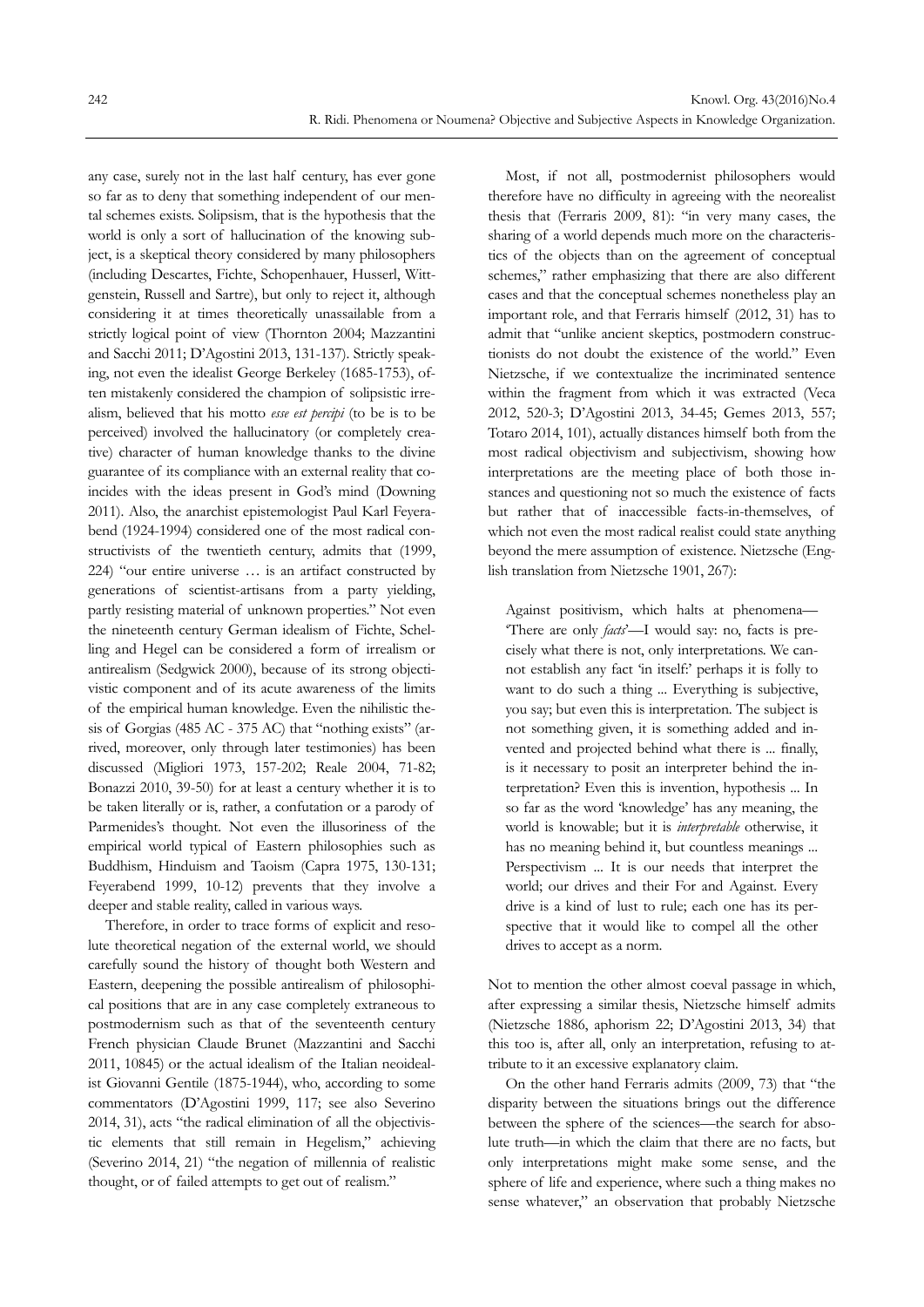would accept, since he expressed this thought (published posthumously, by the way) philosophizing and not having a conversation in a pub.

#### **6.0 Natural, ideal and social objects**

For the second critique, Ferraris' theses are (Veca 2012, 521) "argumentations under which lies a logic similar to the one present in most of postmodern speeches" and the basic thesis that Ferraris proposes (2012, 48) is, by his explicit admission, "a modest or minimalist realism," that is to say (Ferraris 2012, 102) a moderate constructionism, which is shaped more like (Ferraris 2012, 63) "a 'treaty of perpetual peace' between the realist insight and the constructionist one," rather than like an innovative and invincible argument able to finally defeat any form of skepticism and relativism. In fact, Ferraris divides the world into three big categories of objects: natural, ideal and social (Ferraris 2009, 32-54), building around the social ones a whole philosophy of documentality ("Papers, archives, and documents constitute the fundamental element of the social world. Society is not based on communication but on registration, which is the condition for the creation of social objects" Ferraris 2009, 319) in which the postmodern constructivism is totally included with a integrating and founding role. Ferraris (2009, 318-19):

In the world of social objects … belief determines being, given that these objects depend on subjects .… While transcendentalism is not applicable to natural objects, it fits social objects perfectly. The Kantian thesis that intuition without concepts are blind does not apply to lakes and storms (which remain as they are independently of our conceptualizations), but it does apply to mortgages and conferences .… Naked life is nothing but a remote starting point, and culture begins very early making for a clothed life, which is manifested in registrations and imitations: language, behaviors, and rites.

As for natural and ideal objects (assuming that it is obvious to distinguish them from the social ones), which should, at least themselves, be completely immune from constructivism, but which nonetheless are strangely less central than those which are social in Ferraris' works even after his neorealistic conversion, one could, however, doubt their independence from the human gaze since Ferraris (2009, 34- 35) declares that he considers natural the objects that can be met in ordinary experience and not the objects described by science (as if only science were contaminated by changeable theoretical constructs while ordinary experience allowed a direct access to things in themselves, stably universal and not oriented by social, cultural or personal

prejudices) and that he calls (2009, 38) ideal those entities that, like numbers, "exist outside time and space independently of subjects," but the numerous social applications of which cannot but share the issues of the corresponding typology of objects.

In addition to natural, ideal and social objects, to complete Ferraris's (2009, 7-54) "catalog of the world," there are also those subjects, defined as (Ferraris 2009, 22) "individuals whose prime characteristic is to have a central nervous system that is sophisticated enough to capture and fix representations," which makes us think that they are, all things considered, only a particular typology of natural objects.

## **7.0 Irrealism, hyperrealism and moderate realisms**

The contrast between neorealists and postmodernists is made less sharp than Ferraris depicts it also by the particular consonance of the theses of two philosophers who should rather militate on the opposite sides of that conflict of ideas. On one side there is the American philosopher Nelson Goodman (1906-1998), who in his classic book of 1978 *Ways of Worldmaking* defines his own position as "a radical relativism … that eventuates in something akin to irrealism," since the fundamental thesis of the volume, synthesized by the editor of the Italian edition is that (Varzi 2008):

There is not *one* world; there are *many* worlds, none of which all-inclusive. More precisely, there is one *world* for each different *way* to combine and build symbolic systems. There is one world for each version and vision of it in the different scientific theories, in the works of different artists and novelists, in our perceptions as influenced by those works and theories in addition to the circumstances, the past experiences, the interests that guide us, by our observation capacity and so on .... Since for Goodman these different versions or visions can be equally important and independently interesting, even *correct*, without having to presume or request their reducibility to a single common basis, it follows that the worlds that derive from them have the same degree of reality: no world can arrogate to itself the exclusive right to the title of "real world," no one can claim to be *the* world to which the different versions refer to with different languages and modalities.

On the other side is the young German philosopher Markus Gabriel, who, in his recent volume with the surprising title (especially for a declared follower of Ferraris's "new realism") *Why the World Does Not Exist* (Gabriel 2013), does not support the inexistence of the material universe de-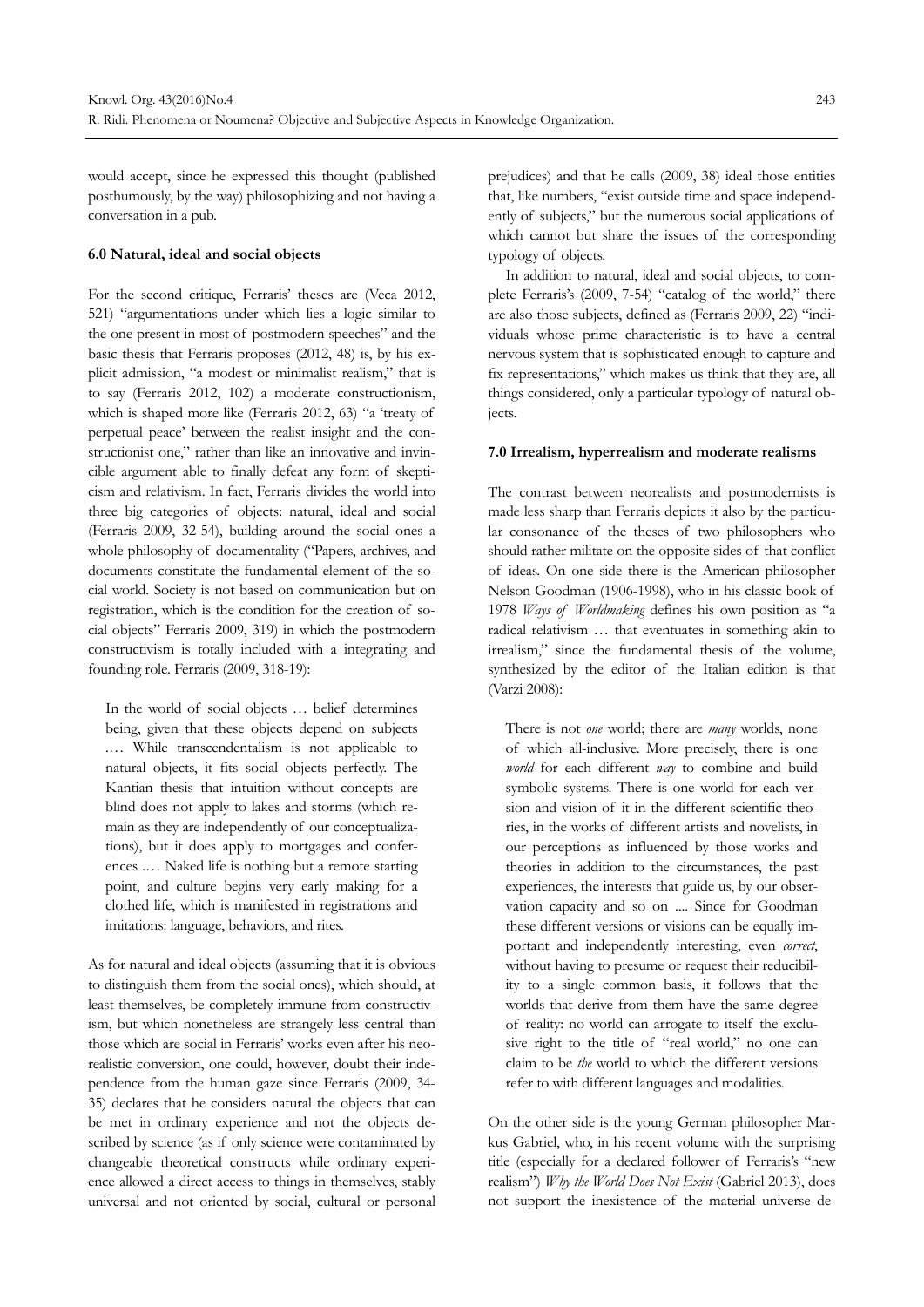scribed by astronomy and physics, but rather the inexistence of an hypothetical totality that includes not only physical objects but also (Gabriel 2013, 8): "a good number of objects … which man cannot touch" like our thoughts, national states, unrealized possibilities and numbers. For Gabriel, each of these objects exists (Gabriel 2013, 65-72), but only within a field of sense that connects it with many other objects, but never with all of them, because each field of sense (also called object domain or ontological province at page 49) corresponds to a particular perspective, which at the same time includes and excludes certain types of objects. Numbers exist in the field of sense of mathematics, rhinos in the field of biology, unicorns in the field of mythology, thoughts in the field of psychology, but there is not a single field of sense (a "domain of all domains," Gabriel 2013, 73) that contains them all (Gabriel 2013, 18) and that we could really consider "the world," that is to say "the whole," because, in order to exist, it would, in turn, need to appear in a wider field of sense, with a paradoxical effect of infinite regress.

The two theories are different, because the first one multiplies the worlds, while the second one does not recognize even one. Their points of contact are, however, considerable, because both of them doubt that there is an only all-inclusive reality, proposing in its place innumerable different realities, incommensurable with one another. Goodman (1978) presents his own theory as an "irrealism;" Gabriel (2013, 1) as a "new realism," but both theories could perhaps be best classified as forms of hyperrealism, alluding with this term (unrelated to its various meanings in mathematics, semiotics, music and visual arts) to a sort of multiplication and enrichment of reality and of admission of its inexhaustible polyhedricity. In any case, Goodman's supposed irrealism is not so extreme as to become nihilism (or "*trivialism*, that is to say that everything is true, everything is fine, legitimized by the end of legitimizing discourses," D'Agostini 2013, 86), justifying the creation, by human beings, of any world, because he (Magni 2010, 57; see also Chiodo 2006, 98-104) "refused to consider each construction of the world equally good: there would be correct constructions and incorrect constructions, and this depends on their conformity with the purposes for which they are used and on their practical effectiveness." That is to say, in Goodman's words (1978, 94), his is "a radical relativism; but severe restraints are imposed." And Gabriel's neorealism, at the very moment he admits the relevance of scientific disciplines and of personal points of view for identifying the different fields of sense, cannot leave out of consideration elements of constructivism, whether he admits it or not.

Gabriel and Ferraris are also in good company in not being able to free themselves completely from constructivism, because all of the authors (Akeel Bilgrami, Mario De Caro, Michele Di Francesco, Umberto Eco, Maurizio Ferraris, Diego Marconi, Hilary Putnam, Massimo Recalcati, Carol Rovane, John Searle) that contributed to a miscellaneous volume (De Caro and Ferraris 2012) that, in the editors' intentions, highlighted on the back cover, should have provided "an extraordinary battery of arguments in favour of realism, but also giving space to dissenting voices," turn out to be (some more and some less, but no one excluded) moderate constructivists, that is thinkers that give an important, but never exclusive, role to social, cultural, anthropological, linguistic and personal points of view in delineating the way we know the world. So much so that, after reading the book, we have the impression of having attended, rather than an epic reckoning against postmodernism, an interesting but subtle discussion within the postmodern movement itself, about which and how many constructivist elements are ineliminable from contemporary epistemology, and not about their complete elimination.

In this regard, Eco's position is exemplary; although not citing them explicitly, he refers to Popper's (1935) falsificationism (a theory is scientific only if it is possible to construct an experiment which could prove its falsity), to Poincaré's (1902) conventionalsim (scientific theories are conventions but not arbitrary) and to Goodman's (1984, 31) radical but not nihilistic relativism ("a true version is true in some worlds, a false version in none") in order to propose a negative realism according to which (Eco 2012, 105-6):

Any interpretative hypothesis is always revisable (and, as Peirce said, it is always exposed to the risk of fallibility) but, if we can never say definitely if an interpretation is right, one can always say when it is wrong. There are interpretations that the object to interpret does not admit .... Certainly our representation of the world is perspectic, connected to the way in which we are biologically, ethnically, psychologically and culturally rooted so that we never believe that our answers, even when they appear, after all, "good," must be considered definitive. But this fragmentation of the possible interpretations does not mean that *everything goes*. In other words: there is a *hard core of the being*, such that some things that we say about it and for it cannot and must not be taken as valid.

Besides, independently of the debate about Ferraris' and Gabriel's new realism, we can also mention other forms of sophisticated contemporary realism. They accepted the Humean (Lecaldano 2007) and Kantian (Ferrini 2007) critiques that irreversibly demolished the classical realistic claim to know appropriately an external world completely independent from our gaze and therefore they came to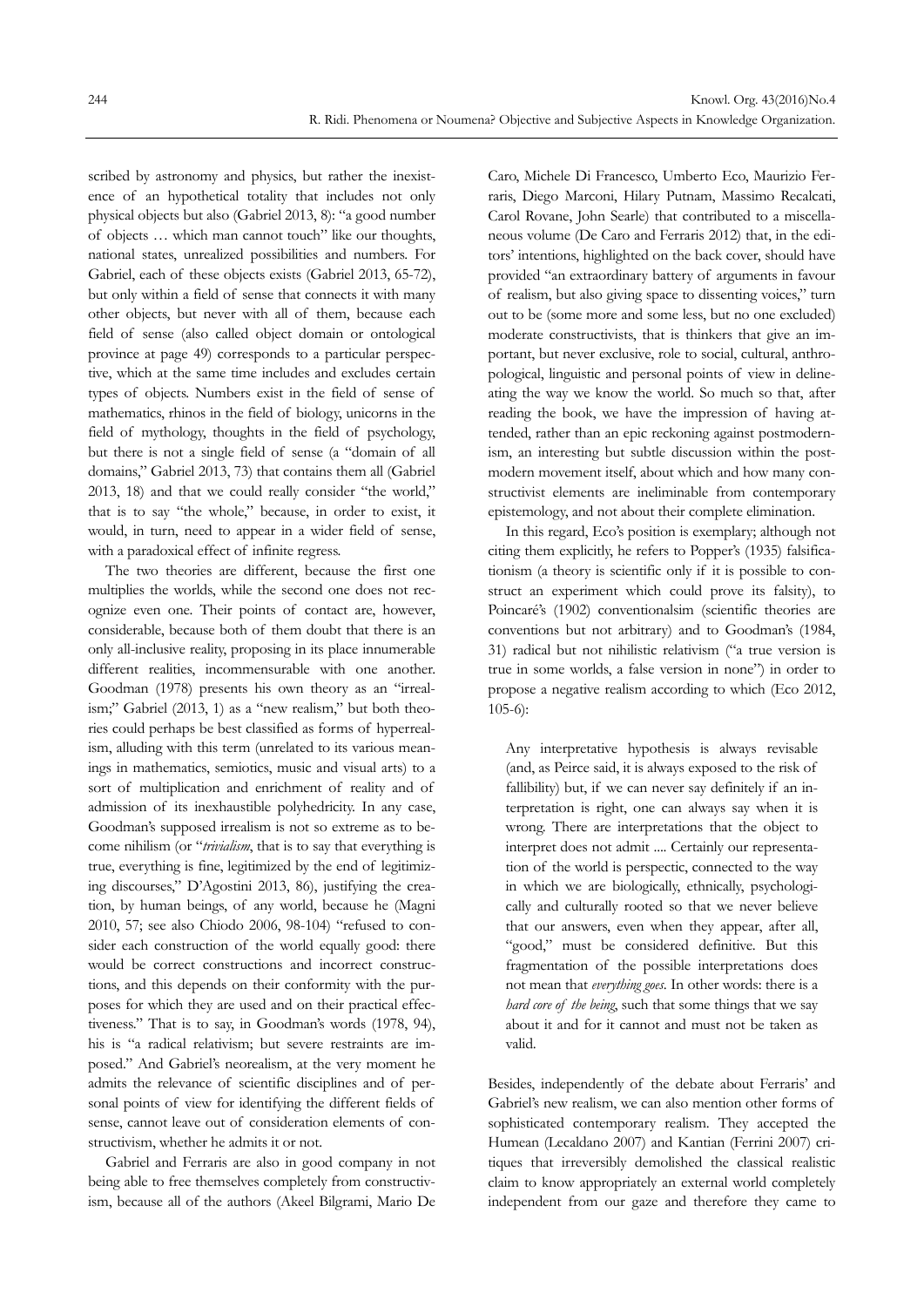terms, to some extent, with some elements of constructivism. Franz M. Wuketits (1990), for example, proposes an hypothetical realism, which links to the evolutionary epistemology of Karl Popper (1972), Konrad Lorenz (1973) and Donald Campbell (1974). Wuketits underlines how our perceptive and knowing apparatus is the result of a very long natural evolution and thus binds us to unavoidable biological limits. But, for the same reason, it is also very likely that is provides us with an idea of the external world realistic enough to allow us to survive, reproduce and, in fact, evolve. On the contrary, Roy Bhaskar's critical realism (Bhaskar 1979, Budd 2010) opposes both to the ingenuous realism of positivism and to the radical constructivism of postmodernism, trying to combine a realistic ontology with a relativistic epistemology through the concept of depth of reality, which our knowledge can penetrate more or less deeply but never completely.1

# **8.0 Objective and subjective aspects of knowledge organization**

Moving from the analysis of the limits and the conditions of human knowledge in general to the analysis of a particular type of second-level knowledge which is knowledge organization itself, we often wonder whether it is better in order to classify and index objects, people, institutions, concepts, documents and information, to use categories based on an ontological approach (that is on the characteristics of the entities that we want to order), on an epistemological approach (that is on the way we know those entities), on a pragmatic approach (that is on the kind of use we want to do both of the entities themselves and of their various arrangements) or, more likely, on varied combinations and alternations among these approaches (Gnoli 2008, 77-99; Ridi 2010, 90-97).

For example, recently Kleineberg (2013) started from the ancient Indian parable of the blind men that, touching the different parts of a single elephant, give completely different descriptions of it, incommensurable with one another, to illustrate the positions of the two opposite-facing fronts in the international studies about knowledge organization in recent decades. On one side are modernists, who underline how the elephant is, after all, only one, and therefore it must be possible to integrate its various descriptions (different because partial) in a single picture that focuses on the "what" of knowledge. For this ontological approach to knowledge organization (Kleineberg 2013, 341) "a main goal is to classify the totality of entities or phenomena in a universal and often faceted knowledge organization system (KOS) as neutral and objective as possible." Inversely, for postmodernists, each blind man has not simply a different, partial access to the same elephant, but he produces through his own

experience a different type of elephant, just as real and complete as that of the other blind men. The "development of context-transcending or even universal KOSs is regarded rather skeptically" (Kleineberg 2013, 341) by those who prefer this epistemological approach that focuses on the "who" of knowledge and on its historical, cultural and psychological background.

Kleineberg considers both of these approaches incomplete and proposes to integrate them, using KOSs (knowledge organization systems, that is to say structured and controlled lists of terms used to organize, manage and search for information, documents and knowledge in a particular field or for a particular purpose, described for example by Zeng (2008) and Gnoli (2015)) which take into account both the "what" and the "who" of knowledge, and, in addition, also the "how," that is to say the methods used in cognitive investigations, trying in this way to satisfy at the same time both the ontological approach and the epistemological and methodological approaches. Kleineberg's attempt at synthesis is certainly commendable and goes in the same direction in which this article is moving, that is to say the ascertainment of the difficulty in separating clearly the objective and the subjective aspects of knowledge organization, not to mention the possible claim to eliminate completely one of the two, so much so that not even all the authors selected as representative of the modernist or postmodernist approaches always maintain consistently that position, as Kleineberg (2013, 341) himself admits. At most, one could perhaps raise doubts of a financial kind about the costs of indexing procedures that take into account so many aspects and one could note that the choice of the parable of the blind men is a little too oriented towards the ontological front, at least insofar as it might have been to take as an example in favour of the epistemological front the assistant of an illusionist, seemingly sawed in half but, on closer examination proving to be instead, two different women, only half of each is visible.

Not too dissimilar from Kleineberg's ecumenic proposal (2013) is Gnoli's (2012b). Gnoli starts from the ontological exhortation of the *León Manifesto* (ISKOI 2007) to use phenomena (rather than disciplines, as occur mainly in most current systems) as basic units of a KOS and enhances it, providing six "dimensions of knowledge organization" (Table 1). These dimensions are the elusive reality itself, phenomena, the perspectives from which phenomena are faced by human beings, the supports that carry the corresponding information, the collections of documents in which knowledge is recorded and preserved, and the homogeneous groups of users that use those documents. These six dimensions are studied by six corresponding disciplines or groups of disciplines mysticism, ontology, epistemology, bibliology, library sci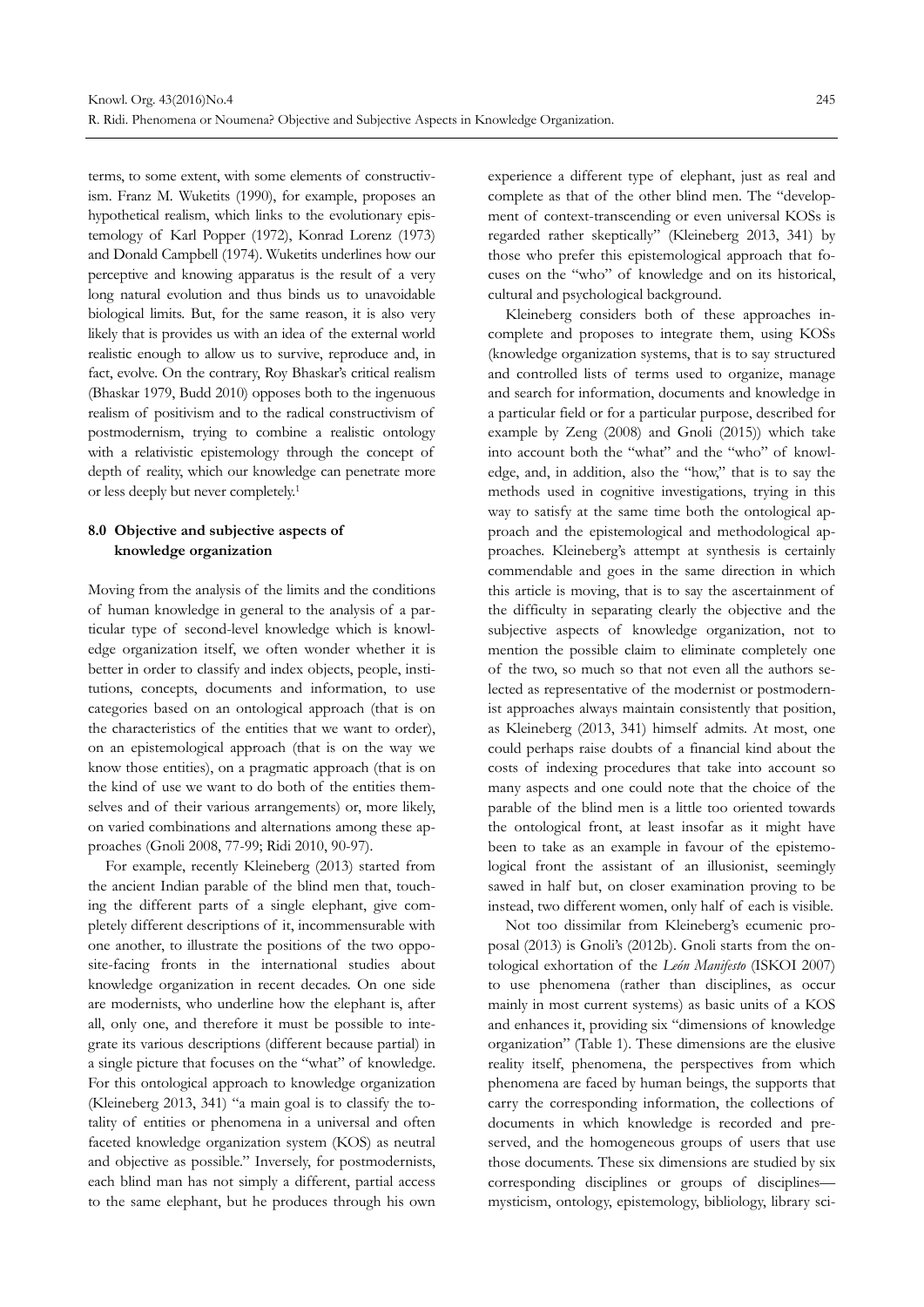$\alpha$  (reality) [mysticism?] β phenomena [ontology]  $\gamma$  | perspectives | [epistemology] δ carriers [bibliology] ε collections [library science]  $\zeta$  users [sociology]

ence [sic] together with archival science and museology, and sociology.

*Table 1*. Dimensions of knowledge organization according to Gnoli, taken from Gnoli (2012b, 270).

It is worth noting that Gnoli, one of the authors cited by Kleineberg (2013) as particularly representative of the modernist trend in the studies of knowledge organization, also includes in his pattern the epistemological dimension, typical of the postmodernist trend, as it contains (Gnoli 2012b, 271)<sup>2</sup>:

The disciplines, … the domains addressed by different research communities, the human activities to which knowledge is intended to be applied, the communicative functions performed in transmitting knowledge, the theories adopted and methods applied, the historical epoch and geographical context in which knowledge is produced and, in general, all viewpoints adopted by authors.

Consistent with this multidimensional opening, Gnoli himself, during the final debate of the ISKO meeting in Bologna on 20 April 2015, accepted the possibility of adding even a seventh dimension, relating to the objectives, preferences, habits and constraints of individual users and to the characteristics of different and changing information needs and behaviours of each of them, studied by psychology and information science.

Inversely (and just as significantly) the postmodernist (again according to Kleineberg 2013) Hjørland, although he believes (2008, 338) that "concepts of phenomena (etc.) are theory dependent and interest-dependent," because "a neutral position from which the world can be observed objectively" does not exist, and therefore "all interpretations are circular, indeterminate, and perspectival" even when we are "describing and classifying phenomena in the world" (Hjørland 2008, 337; see also Nagel 1986 and Ridi 2010, 90-94), concludes that he does not believe (2008, 338) that "this leads to skepticism or antirealism, because some theories do a better job than others." This is a concept that he reaffirmed and examined closely in a very recent article (Hjørland 2015) in which he demonstrated the strict reciprocal dependence between theories and KOSs, even more relevant for knowledge organization if we think that (114)

"even every-day concepts … are theoretical constructions and have theoretical implications for how we think and act" and that (116) "often what has been considered 'facts' later turns out to be a theory." Therefore, Hjørland's constructivism and postmodernism do not prevent him from acknowledging that neither all theories nor all KOSs perform their tasks equally well in describing and organizing the world or its parts, admitting thus implicitly that out there there must be something independent from them that helps us to compare their efficacy.

#### **9.0 Objective and subjective levels of reality**

A concept that may be particularly useful to focus the difference between objectivistic and subjectivistic approaches to knowledge organization is that of "levels of reality" (Gnoli 2006; Poli 2007; Gnoli and Ridi 2014, 450-453), used by various KOSs of objectivistic kinds, among which the *Information Coding Classification* (Dahlberg 1982) and the *Integrative Levels Classification* (ISKOI 2004), as a backbone to connect to one another, at the same time in a coherent but not reductionist way, all the entities that KOSs themselves aim to classify. According to this approach, present in innumerable variants in the history of philosophy and science at least since Plato, all that exists is part of a unique hierarchical "great chain of being" (Lovejoy 1936) ranging from simple to complex and admitting no voids. In the twentieth century the prevailing version of this idea was the concept, influenced by Darwin's theories and by other forms of evolutionism, of emergent or integrative levels of reality. These are successive layers (in a logical and, at times, also chronological sense) of entities increasingly more and more complex and autonomous (Juarrero and Rubino 2008), provided with characteristics absent in the previous layer but that emerge as truly innovative, although based on them, such as is the case of chemical properties compared to physical and of biological properties compared to chemical. Among the philosophical theories on the emergent levels of reality that mainly influenced the most recent studies in knowledge organization, it is worth remembering Hartmann's (1940; Scognamiglio 2008), which provides a stratification of reality in four levelsinorganic, organic, psychic and spiritual—autonomous and irreducible among them but resting on one another in order to exist.

But, there is also at least another meaning of the expression "levels of reality:" it is the one to which the title of the homonymous conference (Piattelli Palmarini 1984) held in Florence in 1978 refers. On that occasion, some twenty philosophers, logicians, psychologists, psychiatrists, biologists, paleontologists, historians, linguists and writers (including, in addition to the same Piattelli Palmarini and the abovementioned Goodman and Putnam, also Ayer,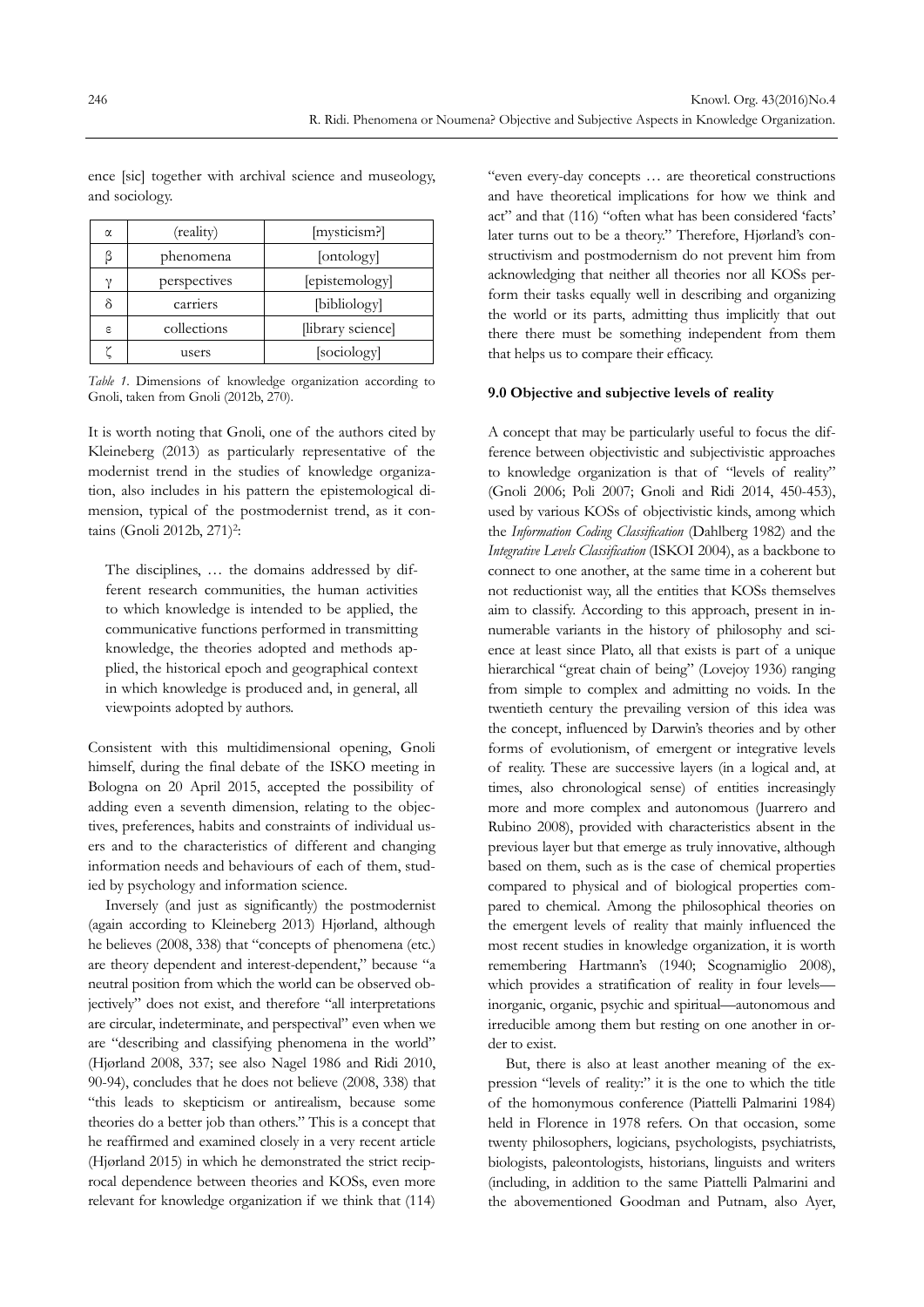

*Figure 1*. Levels of reality according to Hartmann, taken from Kleineberg (2016, 84).

Gould, Laing and Calvino) met to discuss how one should interpret the reality dealt, in one way or another, by their traditions of studies. They found that not only each discipline, form of knowledge, school of thought or single theory has to do with a reality different from the others (the summation of which breaks down the overall reality into a series of levels mutably manifold and scarcely integrable in a single model), but that even some of those points of view build worlds provided, in their turn, with some kind of articulation, obviously always different and only at times of the emergentist kind, in layers or levels. There were no knowledge organization specialists among the speakers, but it is easy to imagine what could be (given the strong links between theories and KOSs discussed above) the impact on knowledge organization studies of this kaleidoscopic and labyrinthine exponential multiplication of the levels of reality, that leads to extreme consequences of the "hyperrealist" approach.

The ontological approach to the levels of reality, which would constitute layers objectively connected between them in a univocal and stable way, and the epistemological approach in which the levels are built by the way in which reality is cut out by the various observers and therefore the same levels change over time and are incommensurable with one another seem totally incompatible (Poli 2007, 33), but again Kleineberg makes us suspect that they are not. Kleineberg (2016) begins his essay illustrating (Figure 1) the stratification of reality theorized by Hartmann (1940). Then he applies to it a series of formal transformations, some of which are taken from Poli (2001), that progressively move away from the linearity of the original pattern

and introduce patterns in which a plurality of upper layers co-evolve from a lower layer. Then Kleineberg arrives in Figure 2 at the pattern proposed by Wilber (2000), rather complex if not even Baroque in its elegance, but which has the merit of supporting a hypothesis of solution of the millenarian philosophical problem of the relationship between mind and body (Nannini 2011), at least originally referring to the ancient tradition of panpsychism (Skrbina 2005) that Wilber tries to make compatible with contemporary science.

Both Hartmann's (1940) and Wilber's (2000) patterns are intended by their authors as ontological, that is as attempts to describe the real structure of the world, apart from outside points of view, but the formal procedures of transformation used by Kleineberg (2016), whose incipit, moreover, refers to levels of reality as a metaphor, and the multiplicity of the intermediate patterns elaborated during the transformation itself cannot but convey to readers a particular epistemological taste of the operation, also independent of the will and the opinions of its creator. On the one hand, therefore, ontological levels of reality could also be seen as epistemological levels of reality but, on the other hand, why not assume (at least in principle) the possibility of an ontological structure of levels so articulated as to absorb in its interiority also all the levels of epistemological kinds? After all, the prevailing theory today of a physical world that includes billions of consciences is not more strange from a strictly logical point of view than the theory of a single conscience that contains the entire physical universe.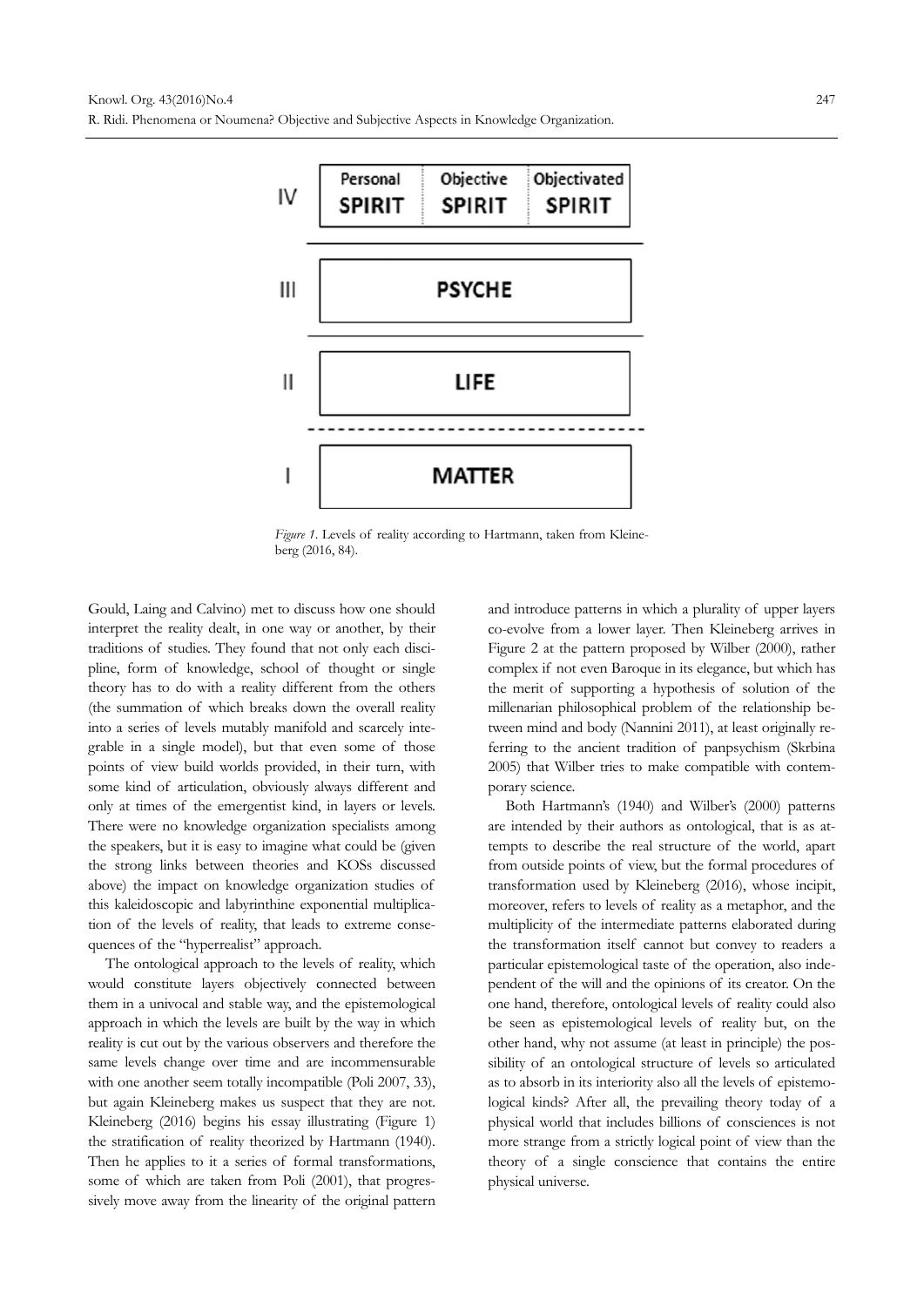

*Figure 2*. Levels of reality according to Wilber, taken from Wilber (2000, 198).

## **10.0 Phenomena and noumena**

As we have seen, in each of the examined concepts (information, document, knowledge, knowledge organization, level of reality) there are aspects both objective and subjective, as indeed even some authors that are often considered intransigent objectivists or subjectivists are forced to admit, not only because of possible contradictions intrinsic to their own theories as rather for the unavoidable complexity of the issues that they would like to solve. Such a coexistence is accomplished in different ways and in varying proportions within each of the examined concepts, all, by the way, closely intertwined. For example, at a metaphysical level, an extreme irrealism is difficult to sustain, because even the most radical constructivists admit that in any case there must be something that put up resistance to human knowledge that would otherwise be purely hallucinatory. At a practical level, instead, a position which would not be totally unacceptable is that of those who maintain that any type of KOS must be judged, after all, only on the basis of its social utility or, in any case, of its efficacy in solving specific information problems, because KOSs are basically nothing but tools invented by human beings to improve their lives.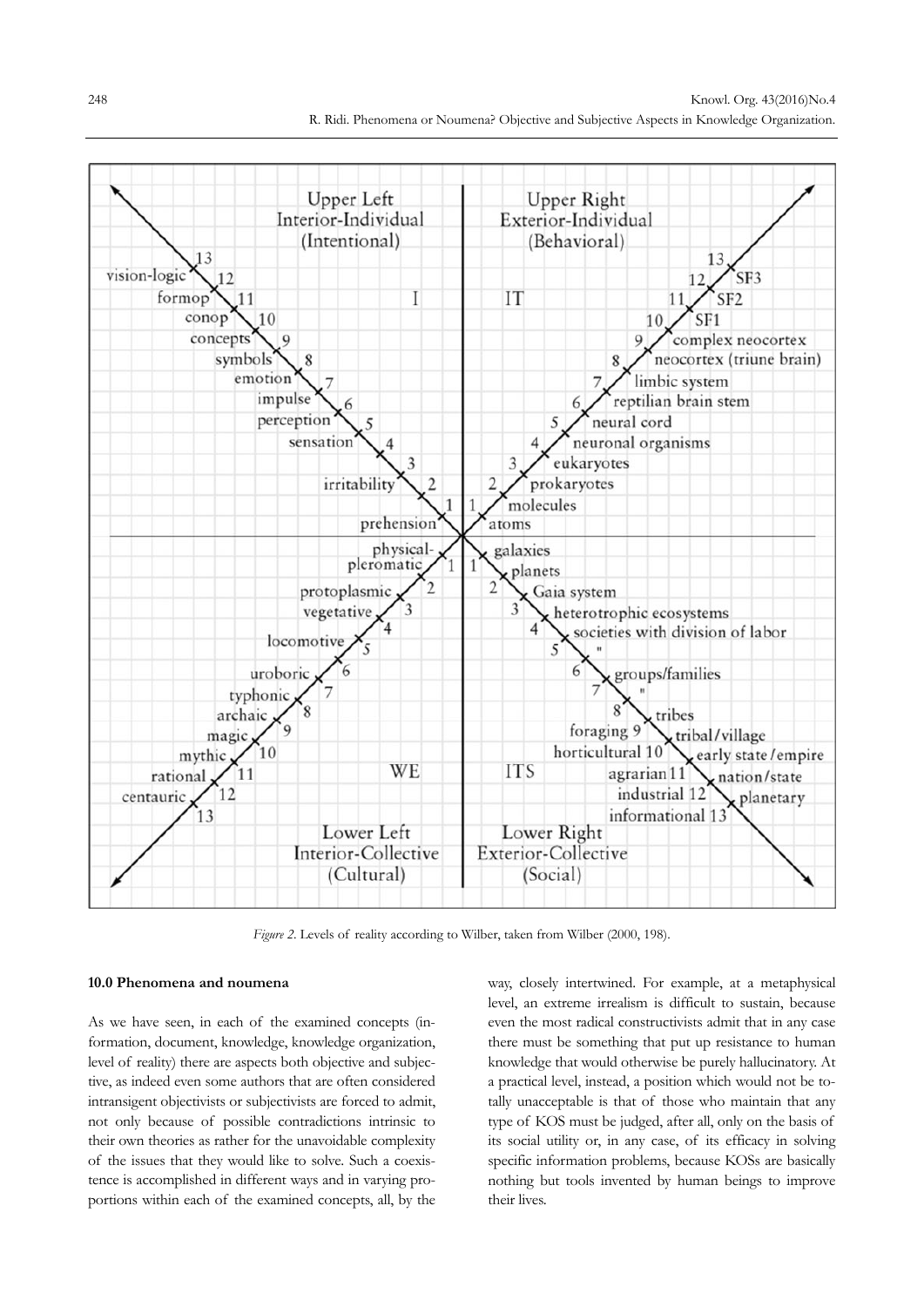Besides, not even radically solipsistic scenarios like the one imagined (in order to confute it) by Putnam (1977) and made popular by the film *Matrix*3 ("Are we brains in a vat, connected to a computer that provides us with the experience of reality?," D'Agostini 2013, 131-2) exclude the existence, at least, of a brain, a vat and a computer. And even Gorgias' possible nihilism ("Nothing exists. Even if something exists, nothing can be known about it. Even if something can be known about it, knowledge about it can't be communicated to others," Reale 2004, 71-82) presupposes the existence of Gorgias himself. So much so that some (D'Agostini 2013) defined realism to be a non-controversial question, because it it impossible to deny, keeping a minimum of logical consistency, that some kind of reality exists, and, in any case, the controversy may rise only on what is deemed real and on how reality and our knowledge of it are structured. This latter question is not at all trivial (Gopnik 2009, 75-6), because "all that reaches us from the world are a few rays of light hitting our retinas, and a few air molecules vibrating at our eardrums—images and echoes. So how can we really know anything about the outside world? Where do our theories of the world come from and how do we get them right?" Starting from such minimal sensory data it is hard not to foresee in the solution of the riddle some kind of role, not minimal this time, of our knowledge structures.

If, as the philosopher and mathematician Whitehead wrote (1929, 39), "the safest general characterization of the European philosophical tradition is that it consists of a series of footnotes to Plato," it is likely that the epistemology and the ontology of the last two centuries are, in turn, footnotes to that important footnote to Plato that is Kant's *Critique of Pure Reason* (1781/1787). In this work, Kant demonstrates on the one hand the impossibility for human intellect of knowing noumena, namely "things-inthemselves" as they are, independently of our gaze and, on the other hand, that phenomena, namely the only objects that we can really know, are strongly influenced by the fundamental and universal structures, both necessary and unavoidable (transcendental) of any possible knowledge of a human being. Much of the epistemology and of the ontology after Kant (including those that are found, often tacitly, in studies on knowledge organization) can be reduced to phases of a long debate on the nature of those phenomena: are they mere appearances, compared to the authentic and unattainable reality constituted by noumena, or are they the only existing reality, relegating noumena to mere borderline cases, totally hypothetical as knowable only by a possible divine intellect? It is not easy to answer once and for all, because even Kant oscillated between a realist position in which he seemed to interpret phenomena as an appearance (in the first edition of the *Critique* of 1781) and a constructivist

position in which he instead interpreted them more decisively as reality (in the second edition of 1787). There are even some critics (D'Agostini 2013, 108-12) who attribute to a different interpretation of Kant the great division in contemporary culture between analytic philosophers, who consider Kant a constructivist, and the continental philosophers who consider him a realist.

# **11.0 Conclusions**

The discussion on noumena and phenomena is neither purely academic nor exclusively philosophical, because from the position taken in this debate, different trends may derive as regards each of the topics dealt with in this article and also a different nuance may arise in the way one can identify and call the coexistence of objective and subjective aspects that has emerged in relation to each of them. It is therefore possible that the fact that today there are so many ways and names to describe that coexistence depends also on a different interpretation, more or less aware, of Kant. For example, I should define as moderate constructivism (or, if you prefer, realistic constructivism) the synthesis of objectivism and subjectivism that consists in recognizing that reality is neither completely given nor completely built and that it constitutes beyond toomuch marked pseudo-oppositions, the paradigm today *de facto* dominant both in epistemology studies and in knowledge organization studies. Dux (2011) instead preferred to speak of constructive realism, Eco (2012) of negative realism, Wuketits (1990) and Gnoli (in Bologna) of hypothetical realism based on the assumptions that have so far passed the scrutiny of natural selection and Hjørland (2004) finally opts for a pragmatic realism. This latter would mean to recognize both (492) that "our ontologies are implied by our theories and paradigms" and that "we cannot freely invent arbitrary structures," because "the world provides resistance to our conceptualizations in the form of anomalies, i.e., situations in which it becomes clear that something is wrong with the structures given to the world by our concepts." Hjørland attributes this position also to the famous epistemologist Thomas Kuhn, yet acknowledging that often such a position is instead considered antirealist. In any case, beyond nuances, denominations and the attempt of both of the opposing fronts to annex the moderate intermediate position, I believe that this approach may share the same aspirations to the synthesis between the ontological and epistemological needs expressed by Kleineberg (2013) as does his own theory of knowledge.

In combining epistemology and ontology, this theory of knowledge seeks to integrate both the undeniable constructivism of human knowledge as well as its capability to reflect reality which is seen as partially independent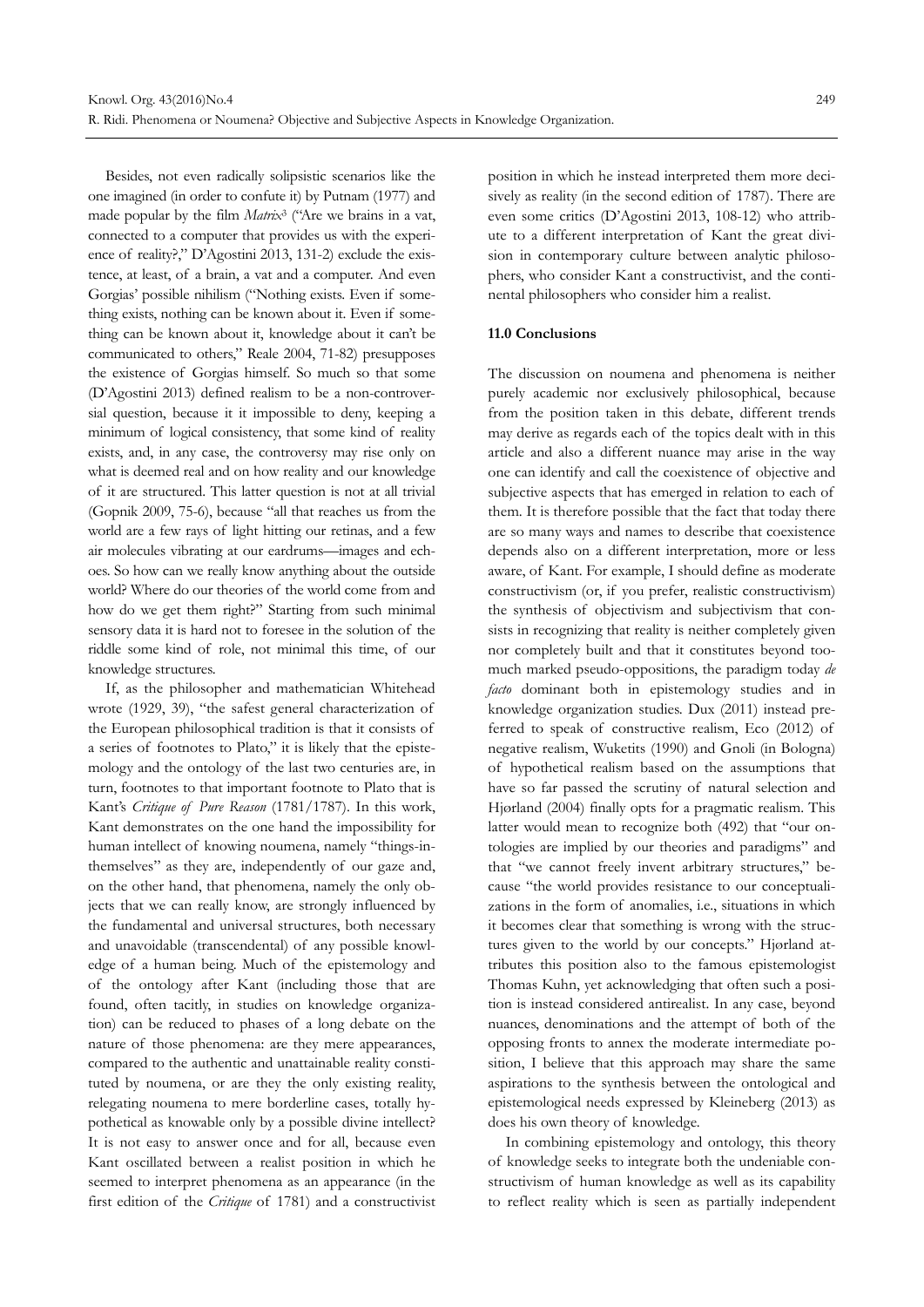from a human observer. In other words, neither the premise of pre-given ontic structures nor the premise of arbitrary epistemic constructions of reality are required, two extreme positions also known as the "myth of the given" invented by Sellars and the "myth of the framework" coined by Popper (Kleineberg 2013, 349).

But it is not given that such aspirations are actually satisfied by the theories currently available in the fields of philosophy and knowledge organization (including Kleineberg's and that drafted in this article), because this would mean that they had finally managed to solve convincingly a problem that has lasted since Presocratic times and that was reformulated in modern times by a post-Kantian bipolarization from which is extremely difficult to escape, also because it deeply permeates our language. This bipolarization tends both to make anyone who reflects on these issues take sides with an objectivistic or subjectivistic position and to attribute one of those positions also to the theories that, in one way or another, would rather overcome their opposition, as the readers of this article and Kleineberg's (2013) probably will do.

While waiting for a really persuasive theory of synthesis to emerge, maybe in the wake of Metzinger's (2009) reflexions, referable in turn to the empiriocriticism of Mach and Avenarius and to Husserl's phenomenology<sup>4</sup>, on the experience as a sort of neutral film between objectivity and subjectivity similar to the walls of a tunnel, what one can pragmatically do is accept (Nagel 1979, 213) that "the coexistence of conflicting points of view, varying in detachment from the contingent self, is not just a practically necessary illusion but an irreducible fact of life" and that "perhaps we are really doomed to be *twotier thinkers* (thinkers at two levels: *both* realists *and* relativistics)" (Piattelli Palmarini 1984, 524), striving to use the terms objective and subjective only in a relative and not in an absolute way ("this is more objective or subjective than that") as we usually do for couples like tall/short, for which sentences like "that child is tall" are commonly and correctly understood as abbreviations of "that child is taller than most children of his age."

Besides, it will always be useful to remember that knowledge organization needs or, otherwise, takes advantage of approaches not only ontological and epistemological but also sociological. In some way, they mediate between objectivity and subjectivity underlining how KOSs not only organize something and do it from certain points of view, but for the most they follow modalities and aims shared within social groups more or less at large if they do not want to be relegated into irrelevance and condemned to unsustainability, although without excluding completely the justification also of forms of knowledge organization for their own sake (Gnoli 2013) or for strictly private use (Jones and Teevan 2007).

In this way, rather than feeding a sterile debate between the positions of ingenuous pure realists and phantom pure irrealists (both in fact absent from the pages of the contemporary journals of both philosophy and knowledge organization studies) we could all accept that there are both facts and interpretations (D'Agostini 2013, 40) and discuss more calmly and more profitably how many and which more objective and more subjective elements are involved in each specific knowing situation or are useful in each specific KOS. And perhaps we all could also share and apply also to KOSs what Lecaldano (1987) wrote about philosophical theories, summarizing Williams's (1985) position, that is to say that they "can be considered as large-mesh nets built to try to grasp the world, with the awareness that much will remain out and that others, quite legitimately, will cast different nets."

# **Notes**

- 1. For Eco's negative realism and other forms of moderate contemporary philosophical realism see the chapter "Strani realismi" in D'Agostini (2013, 139-46). Further forms of contemporary philosophical realism are mentioned by De Caro and Ferraris (2012, x-xi) and others are discussed in the other chapters of D'Agostini (2013).
- 2. For further comments on Gnoli (2012b) and on Kleineberg (2013) see Gnoli et al. (2016) and Kleineberg (2014).
- 3. On the philosophical aspects of the three films of the series (*The Matrix* 1999; *The Matrix Reloaded* 2003; *The Matrix Revolutions* 2003), all written and directed by brothers Andy and Larry/Lana Wachowski, see Irwin (2002 and 2005) and Cappuccio (2004). On the Cartesian roots and the philosophical fortune of the "brains in a vat" see Davies (2004).
- 4. See Smiraglia (2012, 12-13 and 2014, 28-29) for an introduction to phenomenology's relevance to knowledge organization studies and Budd (1995 and 2001) for the proposal of an epistemological foundation of library and information science resting on phenomenology.

#### **References**

- Bates, Marcia J. 2005. "Information and Knowledge: An Evolutionary Framework for Information Science." *Information research* 10, no. 4. http://informationr.net/ir/ 10-4/paper239.html
- Bates, Marcia J. 2006. "Fundamental Forms of Information." *Journal of the American Society for Information Science and Technology* 57:1033-45.
- Bates, Marcia J. 2011. "Birger Hjørland's Manichean Misconstruction of Marcia Bates' Work." *Journal of the*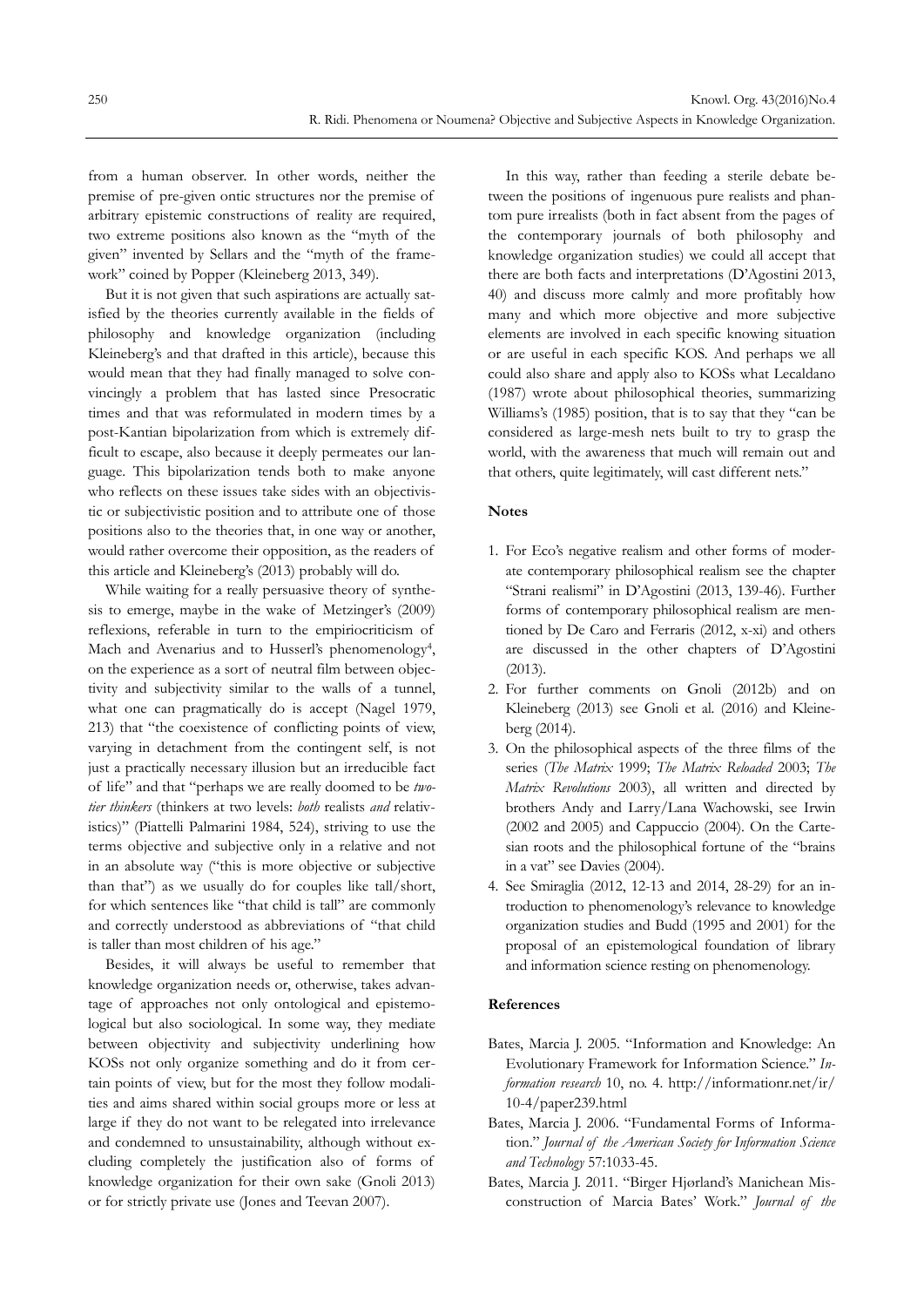*American Society for Information Science and Technology* 62:2038-44.

- Bates, Marcia J. 2015. "The Information Professions: Knowledge, Memory, Heritage." *Information research* 20 no. 1. http://InformationR.net/ir/20-1/paper655.html
- Bateson, Gregory. 1972. *Steps to an Ecology of Mind*, with a new foreword by Mary Catherine Bateson. Chicago: University of Chicago Press.
- Bhaskar, Roy. 1979*. The Possibility of Naturalism: A Philosophical Critique of The Contemporary Human Sciences*. Atlantic Highlands: Humanities Press.
- Bonazzi, Mauro. 2010. *I sofisti*. Roma: Carocci.
- Buckland, Michael K. 1997. "What is a 'Document'?" *Journal of the American Society for Information Science* 48:804-09.
- Budd, John M. 1995. "An Epistemological Foundation for Library and Information Science." *Library Journal* 65:295-318.
- Budd, John M. 2001. *Knowledge and Knowing in Library and Information Science: A Philosophical Framework.* Lanham, Maryland; London: Scarecrow Press.
- Budd, John M. 2010. "Roy Bhaskar's Critical Realism." In *Critical Theory for Library and Information Science: Exploring the Social from Across the Disciplines,* ed. Gloria J. Leckie, Lisa M. Given and John E. Buschman. Santa Barbara, Cal.: Libraries Unlimited, 29-39.
- Campbell, Donald Thomas. 1974. "Evolutionary Epistemology." In *The philosophy of Karl Popper,* ed. Paul Arthur Schilpp. La Salle, Ill.: Open Court, 412-63.
- Cappuccio, Massimiliano Lorenzo, ed. 2004. *Dentro la Matrice: filosofia, scienza e spiritualità in Matrix*. Milano: Albo Versorio.
- Capra, Fritjof. 1975. *The Tao of Physics: An Exploration of the Parallels Between Modern Physics and Eastern Mysticism*. Boulder, Cal.: Shambhala.
- Chiodo, Simona. 2006. *Visione o costruzione: Nelson Goodman e la filosofia analitica contemporanea*. Milano: LED.
- Dahlberg, Ingetraut. 1982. "ICC Information Coding Classification: Principles, Structure And Application Possibilities." *International classification* 9:87-93.
- Davies, Richard. 2004. "The Demon and the Scientist." *Epistemologia* 27:299-318.
- De Caro, Mario and Ferraris, Maurizio, ed. 2012. *Bentornata realtà: il nuovo realismo in discussione*. Torino: Einaudi.
- De Caro, Mario and Spinelli, Emidio, ed. 2007. *Scetticismo: una vicenda filosofica*. Roma: Carocci.
- D'Agostini, Franca. 1999. *Breve storia della filosofia nel Novecento: l'anomalia paradigmatica*. Torino: Einaudi.
- D'Agostini, Franca. 2013. *Realismo? Una questione non controversa*. Torino: Bollati Boringhieri.
- Di Cesare, Donatella, Ocone, Corrado and Regazzoni, Simone, ed. 2013. *Il nuovo realismo è un populismo.* Genova: Il Melangolo.
- Downing, Lisa. 2011. "George Berkeley." In *Stanford Encyclopedia of Philosophy*. http://plato.stanford.edu/entries/ berkeley/
- Dux, Günter. 2011. *Historico-Genetic Theory of Culture: On the Processual Logic of Cultural Change*. Bielefeld: Transcript.
- Eco, Umberto. 2012. "Di un realismo negativo." In *Bentornata realtà : il nuovo realismo in discussione,* edited by Mario De Caro and Maurizio Ferraris. Torino: Einaudi, 91-112.
- Ferraris, Maurizio. 2009. *Documentality: Why It Is Necessary to Leave Traces.* Translated by Richard Davies. New York: Fordham University Press, 2013.
- Ferraris, Maurizio. 2012. *Manifesto of New Realism.* Translated by Sarah De Sanctis, foreword by Graham Harman. Albany: State University of New York.
- Ferrini, Cinzia. 2007. "Modernità di una storia antica: Kant, Hegel e lo scetticismo." In *Scetticismo: Una vicenda filosofica,* edited by Mario De Caro and Emidio Spinelli. Roma: Carocci, 121-45.
- Feyerabend, Paul Karl. 1999. *Conquest of Abundance: A Tale of Abstraction Versus the Richness of Being*, edited by Bert Terpstra. Chicago: University of Chicago Press.
- Gabriel, Markus. 2013. *Why the World Does Not Exist.* Translated by Gregory S. Moss. Cambridge: PolityGemes, Ken. 2013. "Life's Perspectives." In *The Oxford handbook of Nietzsche,* edited by Ken Gemes and John Richardson. Oxford: Oxford University Press, 553-75.
- Gnoli, Claudio. 2008. L'organizzazione della conoscenza e i suoi fondamenti. In *Ontologia e organizzazione della conoscenza*, edited by Claudio Gnoli and Carlo Scognamiglio. Lecce : Pensa MultiMedia, 69-137.
- Gnoli, Claudio. 2012a. "Due categorie di documenti e raccolte: il contributo dell'ontologia." *Bibliotime* 15 no. 1. http://www.aib.it/aib/sezioni/emr/bibtime/num-xv-1/ gnoli.htm
- Gnoli, Claudio. 2012b. "Metadata about What? Distinguishing between Ontic, Epistemic, and Documental Dimensions in Knowledge Organization." *Knowledge Organization* 39:268-75.
- Gnoli, Claudio. 2013. "Knowledge Organization for Its Own Sake: Relationships between Theory and Applications." *Video keynote presented at 2nd Brazilian ISKO conference: Complexidade e organização do conhecimento: desafios de nosso século*.*, Rio de Janeiro, 27-29 May 2013*, ed. Vera Dodebei and José Augusto Chaves Guimarães. Rio de Janeiro: ISKO Brasil – FUNDEPE, 309. http://iskobrasil.org.br/wp-content/uploads/2013/02/Estudos avançados-2.pdf
- Gnoli, Claudio. 2015. "Knowledge organization systems (KOSs)." In *Subject Access to Information: An Interdisciplinary Approach,* ed. Koraljka Golub. Santa Barbara, Cal.: Libraries Unlimited, 43-65.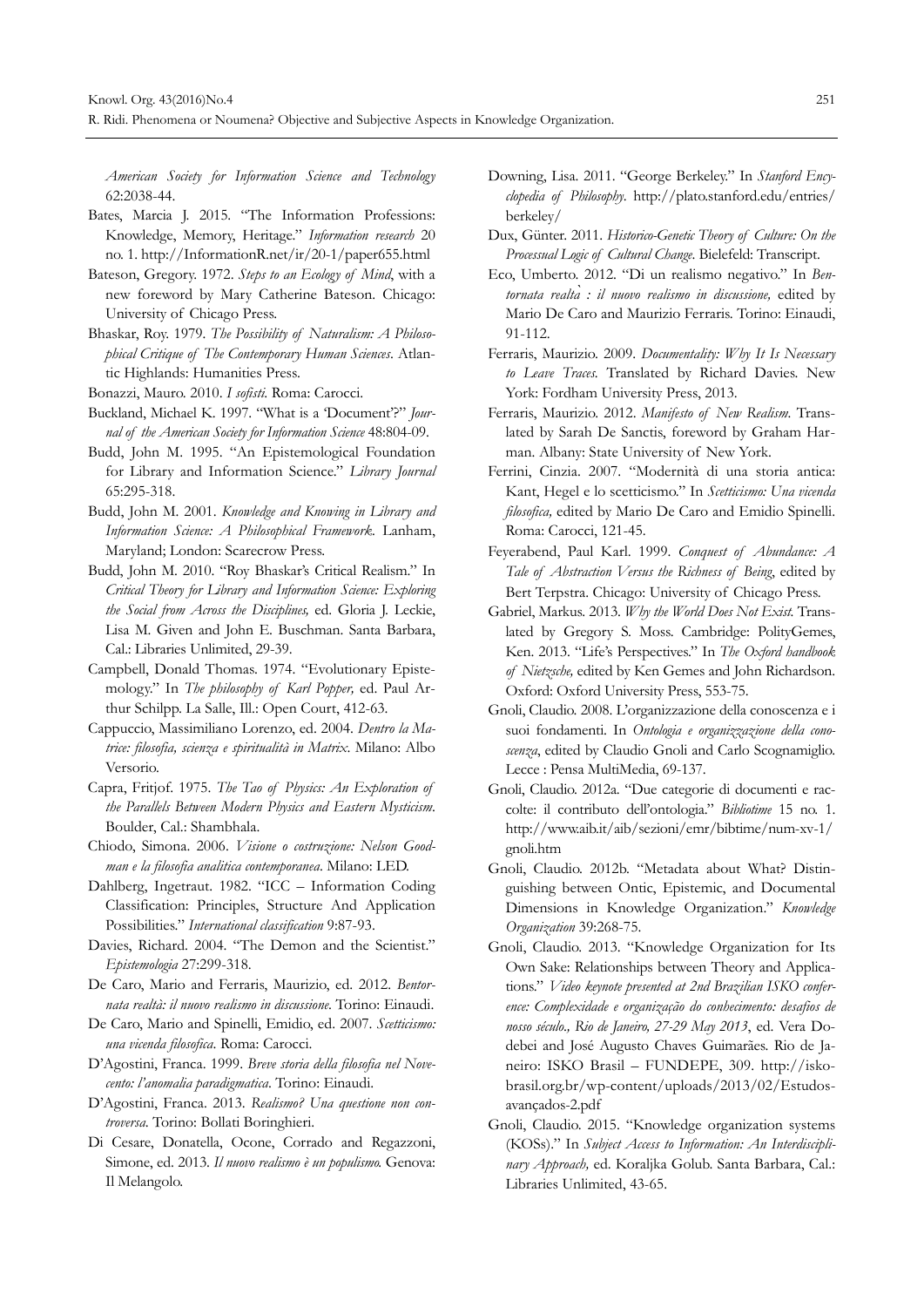- Gnoli, Claudio, Michael Kleineberg, Riccardo Ridi and Rick Szostak. 2016. "The Blind Knowledge Organizers and the Elephant: Working Notes on Kleineberg's Levels of Knowing, version 7.1." *ISKO Italia*, 2016.01.12. http://www.iskoi.org/ilc/elephant.php
- Gnoli, Claudio and Riccardo Ridi. 2014. "Unified Theory of Information, Hypertextuality and Levels of Reality." *Journal of Documentation* 70:443-60.
- Gnoli, Claudio and Carlo Scognamiglio. 2008. *Ontologia e organizzazione della conoscenza: introduzione ai fondamenti teorici dell'indicizzazione semantica*. Lecce: Pensa Multimedia.
- Goodman, Nelson. 1978. *Ways of Worldmaking*. Indianapolis: Hackett.
- Goodman, Nelson. 1984. *Of Minds and Other Matters*. Cambridge, Mass.: Harvard University Press.
- Goonatilake, Susantha. 1991. *The Evolution of Information: Lineages in Gene, Culture and Artefact*. London: Pinter.
- Gopnik, Alison. 2009. *The Philosophical Baby: What Children's Mind Tell Us about Truth, Love, and the Meaning of Life*. London: The Bodley Head.
- Hartmann, Nicolai. 1940. *Der Aufbau der realen Welt: Grundriss der allgemeinen Kategorienlehre*. Berlin: De Gruyter.
- Hjørland, Birger. 2004. "Arguments for Philosophical Realism in Library and Information Science." *Library Trends* 52, no. 3:488-506.
- Hjørland, Birger. 2007. "Information: Objective or Subjective/Situational?" *Journal of the American Society for Information Science and Technology* 58:1448-56.
- Hjørland, Birger. 2008. "Core Classification Theory: A Reply to Szostak." *Journal of Documentation* 64:333-42.
- Hjørland, Birger. 2009. "The Controversy over the Concept of "Information": A Rejoinder to Professor Bates." *Journal of the American Society for Information Science And Technology* 60:643.
- Hjørland, Birger. 2010. "Domain Analysis in Information Science." In *Encyclopedia of Library and Information Science*, 3rd ed., ed. Marcia J. Bates and Mary Niles Maack. Boca Raton: CRC, 1648-54.
- Hjørland, Birger. 2011. "Theoretical Clarity is Not "Manicheanism": A Reply to Marcia Bates." *Journal of Information Science* 37:546-52.
- Hjørland, Birger. 2015. "Theories are Knowledge Organizing Systems." *Knowledge Organization* 42:113-28.
- Hjørland, Birger and Hanne Albrechtsen. 1995. "Toward a New Horizon in Information Science: Domain-Analysis." *Journal of the American Society for Information Science* 46:400-25.
- Hjørland, Birger and Jenna Hartel. 2003. "Afterword: Ontological, Epistemological and Sociological Dimensions of Domains." *Knowledge Organization* 30:239-45.
- Hofkirchner, Wolfgang. 2010. *Twenty Questions about a Unified Theory of Information: A Short Exploration into Informa-*

*tion from a Complex Systems View*. Litchfield Park: Emergent Publications.

- Irwin, William, ed. 2002. *The Matrix and Philosophy: Welcome to the Desert of the Real*. Chicago: Open Court.
- Irwin, William, ed. 2005. *More Matrix and Philosophy: Revolutions and Reloaded Decoded*. Chicago: Open Court.
- ISKOI. 2004. *Integrative levels classification*. ISKO Italia, 2004.06.03-2014.05.15. http://www.iskoi.org/ilc/
- ISKOI. 2007. *The León manifesto*. ISKO Italia, 2007.04.23- 2011.07.19. http://www.iskoi.org/ilc/leon.php
- Jones, William and Jaime Teevan, ed. 2007. *Personal Information Management*. Seattle: University of Washington Press.
- Juarrero, Alicia and Carl A. Rubino. 2008. *Emergence, Complexity and Self-Organization: Precursors and Prototypes*. Goodyear: ISCE.
- Kant, Immanuel. 1781. *Kritik der reinen Vernunft*. Riga: Hartknoch.
- Kant, Immanuel. 1787. *Kritik der reinen Vernunft*, 2nd ed. Riga: Hartknoch.
- Kleineberg, Michael. 2013. "The Blind Men and the Elephant: Towards an Organization of Epistemic Contexts." *Knowledge Organization* 40:340-62.
- Kleineberg, Michael. 2014. *The Blind Elephant: A Reply to Claudio Gnoli's Comment*s, updated version February 10, 2014. ISKO Italia. http://www.iskoi.org/ilc/elephant2. pdf
- Kleineberg, Michael. 2016. "From Linearity to Co-Evolution: On the Architecture of Nicolai Hartmann's Levels of Reality." In *New Research on the Philosophy of Nicolai Hartmann,* edited by Peterson, Keith and Poli, Roberto. Berlin: De Gruyter, 81-108
- Lecaldano, Eugenio. 1987. "L'etica contro la morale." *L'indice dei libri del mese* 4 no. 7:33.
- Lecaldano, Eugenio. 2007. "Hume, i limiti dello scetticismo e le radici del naturalismo." In *Scetticismo: Una vicenda filosofica*, ed. Mario De Caro and Emidio Spinelli. Roma: Carocci, 105-20.
- Lorenz, Konrad. 1973. *Die Rückseite des Spiegels: versuch einer Naturgeschichte menschlichen Erkennens*. München: Piper.
- Lovejoy, Arthur O. 1936. *The Great Chain of Being: A Study of the History of an Idea.* Cambridge, Mass.: Harvard University Press.
- Magni, Sergio Filippo. 2010. *Il relativismo etico: analisi e teorie nel pensiero contemporaneo*. Bologna: Il Mulino.
- Mazzantini, Carlo and Dario Sacchi. 2011. Solipsismo. In *Enciclopedia filosofica,* ed.Virgilio Melchiorre. Milano: Bompiani 2010-11, 10844-47.
- Metzinger, Thomas. 2009. *The Ego Tunnel: The Science of the Mind and The Myth of the Self*. New York: Basic Books.
- Migliori, Maurizio. 1973. *La filosofia di Gorgia: contributi per una riscoperta del sofista di Lentini*. Milano: CELUC.